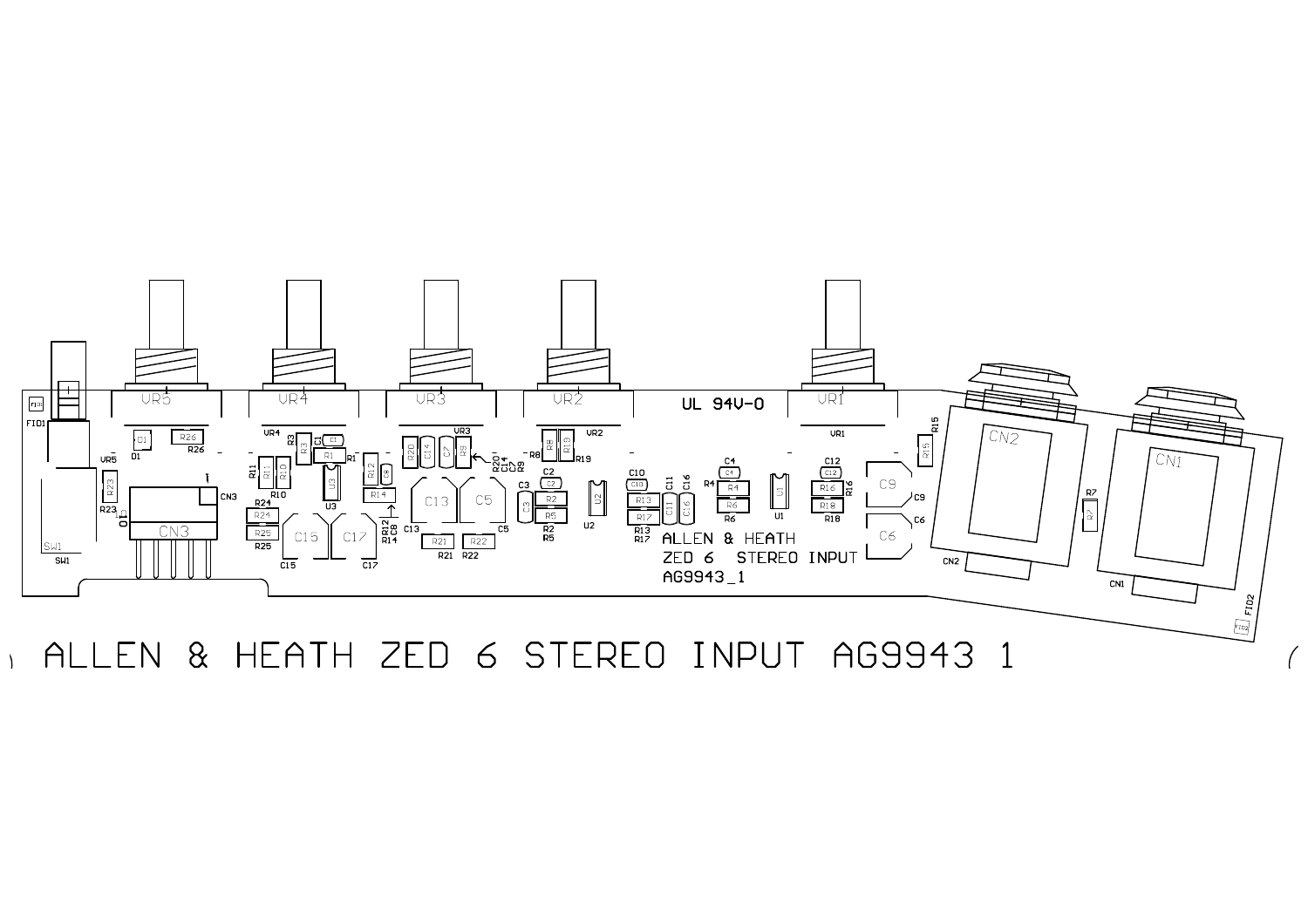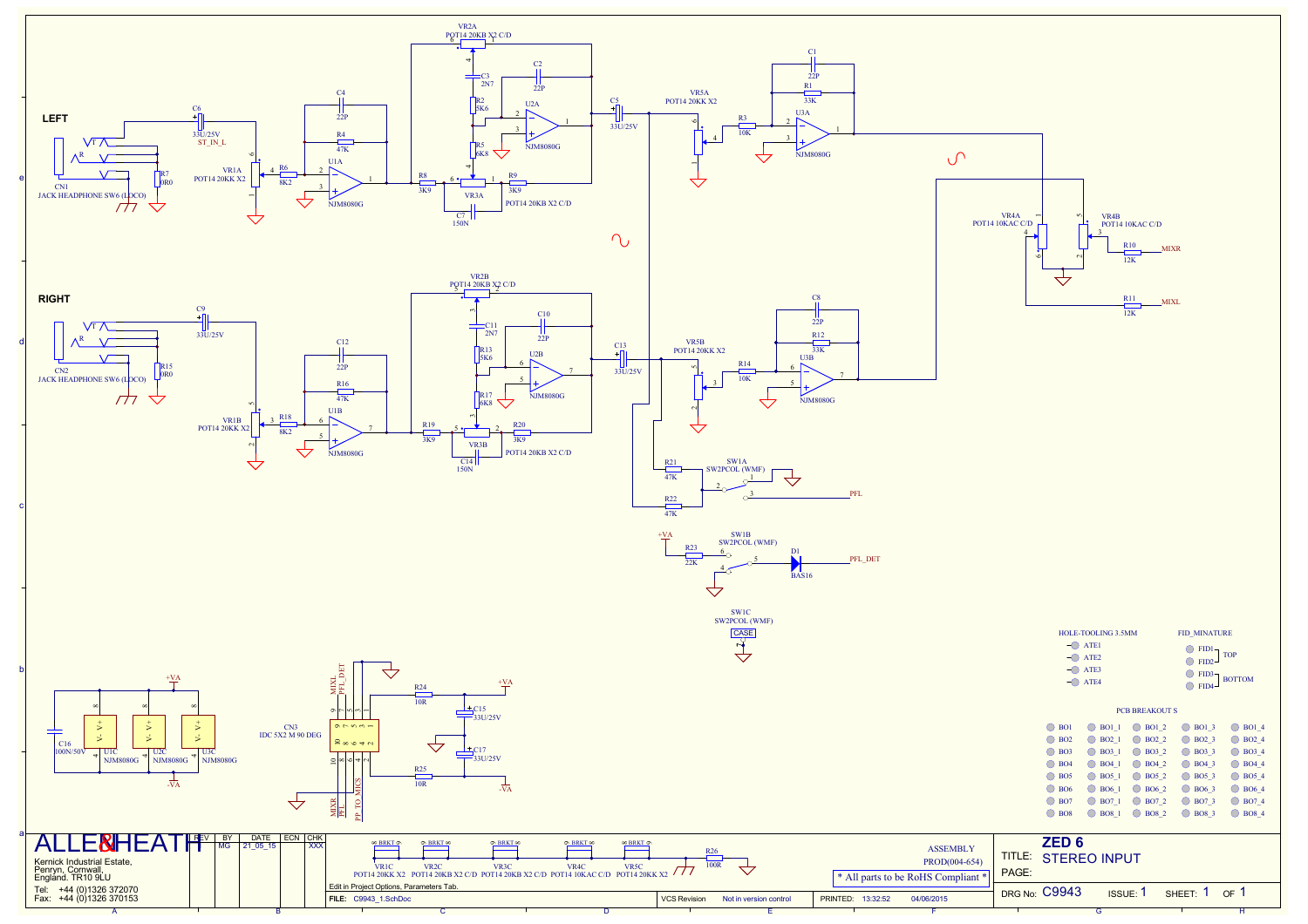| Description                                                        | Designator      |
|--------------------------------------------------------------------|-----------------|
| CAPACITOR CERAMIC SMD0603 22P (AF4829)                             | C1              |
| CAPACITOR CERAMIC SMD0603 22P (AF4829)                             | C2              |
| CAPACITOR CERAMIC SMD0805 2N7 (AF2993)                             | C3              |
| CAPACITOR CERAMIC SMD0603 22P (AF4829)                             | C4              |
| CAPACITOR ELECTROLYTIC SMD 33uF 25V (AF3979)                       | C5              |
| CAPACITOR ELECTROLYTIC SMD 33uF 25V (AF3979)                       | C6              |
| CAPACITOR CERAMIC SMD0805 150N 25V (AF4888)                        | C7              |
| CAPACITOR CERAMIC SMD0603 22P (AF4829)                             | C8              |
| CAPACITOR ELECTROLYTIC SMD 33uF 25V (AF3979)                       | C9              |
| CAPACITOR CERAMIC SMD0603 22P (AF4829)                             | C10             |
| CAPACITOR CERAMIC SMD0805 2N7 (AF2993)                             | C11             |
| CAPACITOR CERAMIC SMD0603 22P (AF4829)                             | C12             |
| CAPACITOR ELECTROLYTIC SMD 33uF 25V (AF3979)                       | C13             |
| CAPACITOR CERAMIC SMD0805 150N 25V (AF4888)                        | C14             |
| CAPACITOR ELECTROLYTIC SMD 33uF 25V (AF3979)                       | C15             |
| CAPACITOR CERAMIC SMD0805 100N 50V (AF2851)                        | C16             |
| CAPACITOR ELECTROLYTIC SMD 33uF 25V (AF3979)                       | C17             |
| JACK SOCKET HORIZONTAL 6 PIN HEADPHONE()loco (AL6893)              | CN1             |
| JACK SOCKET HORIZONTAL 6 PIN HEADPHONE()loco (AL6893)              | CN <sub>2</sub> |
| Connector IDC, Molex Type 0.1" Pitch 5x2 pins Male 90 Deg (AL3512) | CN3             |
| DIODE SMD BAS16 SIGNAL (AE9211)                                    | D1              |
| RESISTOR METAL FILM SMD0805 33K 1% (AC3532)                        | R1              |
| RESISTOR CARBON SMD0805 5K6 5% (AC4106)                            | R2              |
| RESISTOR METAL FILM SMD0805 10K 1% (AC2841)                        | R <sub>3</sub>  |
| RESISTOR CARBON SMD0805 47K 5% (AC3035)                            | R4              |
| RESISTOR METAL FILM SMD0805 6K8 1% (AC3064)                        | R <sub>5</sub>  |
| RESISTOR METAL SMD0805 8K2 1% (AC5017)                             | R6              |
| RESISTOR CARBON SMD0805 0R0 5% (AC2838)                            | R7              |
| RESISTOR CARBON SMD0805 3K9 5% (AC4105)                            | R8              |
| RESISTOR CARBON SMD0805 3K9 5% (AC4105)                            | R <sub>9</sub>  |
| RESISTOR METAL SMD0805 12K 1% (AC5012)                             | R10             |
| RESISTOR METAL SMD0805 12K 1% (AC5012)                             | R11             |
| RESISTOR METAL FILM SMD0805 33K 1% (AC3532)                        | R12             |
| RESISTOR CARBON SMD0805 5K6 5% (AC4106)                            | R13             |
| RESISTOR METAL FILM SMD0805 10K 1% (AC2841)                        | R14             |
| RESISTOR CARBON SMD0805 0R0 5% (AC2838)                            | R15             |
| RESISTOR CARBON SMD0805 47K 5% (AC3035)                            | R16             |
| RESISTOR METAL FILM SMD0805 6K8 1% (AC3064)                        | R17             |
| RESISTOR METAL SMD0805 8K2 1% (AC5017)                             | R <sub>18</sub> |
| RESISTOR CARBON SMD0805 3K9 5% (AC4105)                            | R19             |
| RESISTOR CARBON SMD0805 3K9 5% (AC4105)                            | R20             |
| RESISTOR CARBON SMD0805 47K 5% (AC3035)                            | R21             |
| RESISTOR CARBON SMD0805 47K 5% (AC3035)                            | R22             |
| RESISTOR CARBON SMD0805 22K 5% (AC3540)                            | R23             |
| RESISTOR CARBON SMD0805 10R 5% (AC3027)                            | R <sub>24</sub> |
| RESISTOR CARBON SMD0805 10R 5% (AC3027)                            | R25             |
| RESISTOR METAL FILM SMD0805 100R 1% (AC3054)                       | R26             |
| SWITCH DPDT WMF LATCHING (AL6824)                                  | SW1             |
| IC SMD NJM8080G DUAL OP-AMP (AE9385)                               | U1              |